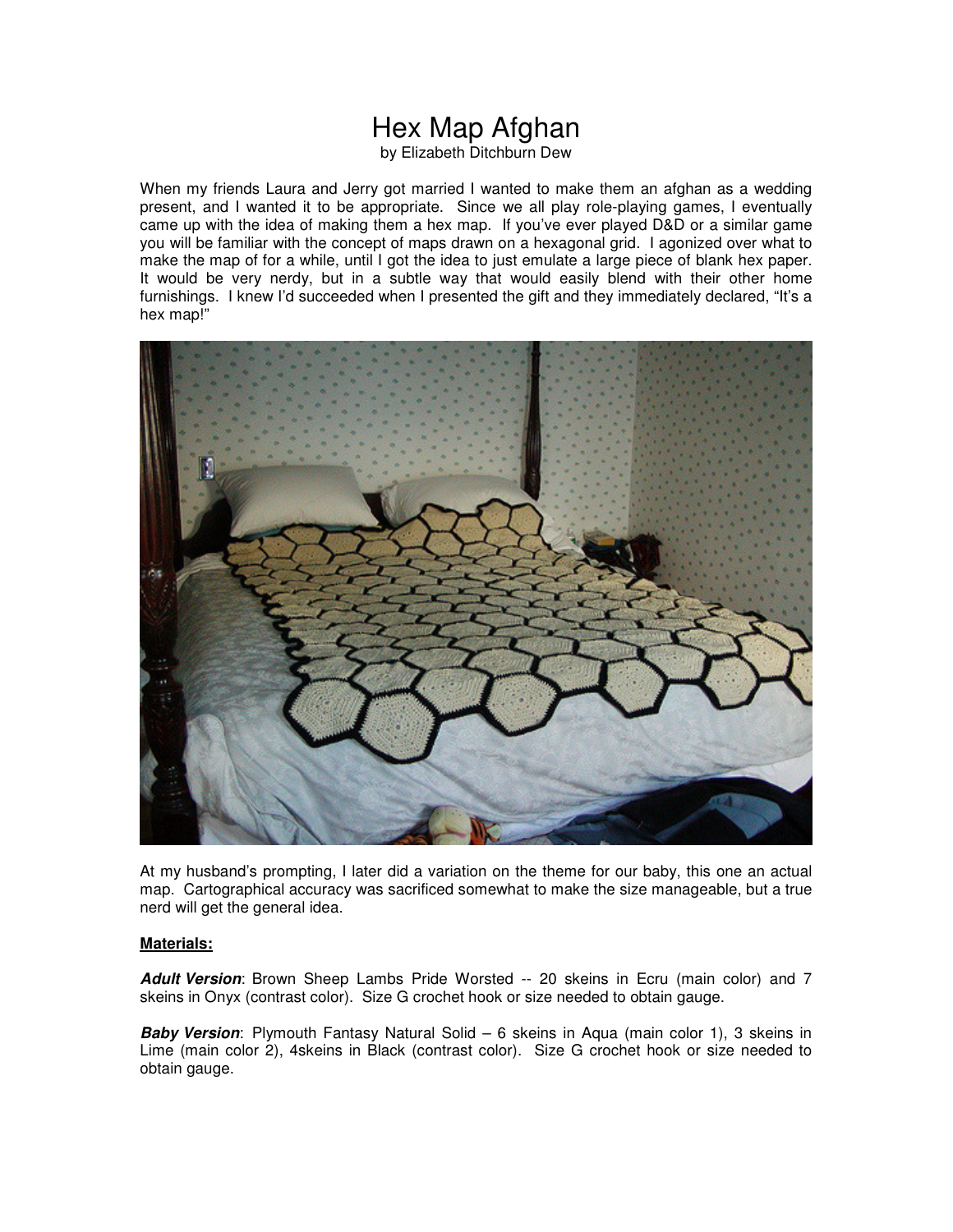#### **Gauge**:

In both versions my hexes are 6 inches across. The finished adult version will cover a queen size bed, the baby version makes a generously sized crib blanket.

## **Hex:**

With main color chain 5 and join with slip stitch to first chain to form a ring. **Round 1**: Chain 2 (counts as first half double crochet), work 11 half double crochets through the center ring and join with a slip stitch to the first for a total of 12 half double crochets. **Round 2**: Chain 1, \* work a single crochet in the next 2 stitches, chain 2. Repeat from \* five more times for a total of six sets of two single crochets separated by chain 2 spaces. Fasten with a slip stitch to first single crochet to join the round. **Round 3**: Chain 2 (counts as first half double crochet), work a half double crochet in the stitch before the first chain 2 space, work three half double crochets in the chain 2 space, \* work a half double crochet in the next two stitches and three half double crochets in the next chain 2 space. Repeat from the \* through the final chain 2 space, for a total of 60 half double crochets and join the round with a slip stitch. **Round 4**: Chain 1. Work a single crochet in the next four stitches, chain 2. \* Work a single crochet in each of the next 5 stitches, chain 2. Repeat from \* four more times and work a single crochet in the final stitch and join the round with a slip stitch. There should be 5 single crochets along each of the six sides with a chain 2 space at each corner. **Round 5**: Chain 2 (counts as first half double crochet). Work a half double crochet in each of the three stitches before the next chain 2 space. Work 3 half double crochets in the chain 2 space. \* Work a half double crochet in each of the next 5 stitches and work 3 half double crochets in the chain 2 space. Repeat from \* four more times. Work a half double crochet in the last stitch. You should have 48 half double crochets. Join round with a slip stitch. Break the yarn and fasten off. **Round 6**: With contrast color, join yarn in the third stitch of the three stitches that were worked in a chain 2 space during the previous row. Chain 1 and a work a single crochet is the same stitch. Work a single crochet in each of the next seven stitches. Chain 2. \* Work a single crochet in each of the next eight stitches, chain 2. Repeat from \* four more time and join the round with a slip stitch. You should have six sides of eight single crochets separated by chain 2 spaces at the corners. Break yarn and fasten off.

#### **Adult Plain Hex Paper:**

Make 120 hexes. Join with slip stitches through the back loops into 10 strips 12 hexes long and then join the strips together. This will give you a 10 by 12 hex afghan, with the odd and even strips slightly offset from one another. Finish by working a border of half double crochets in the contrast color, working three half double crochets at the corners and a decrease at the joins.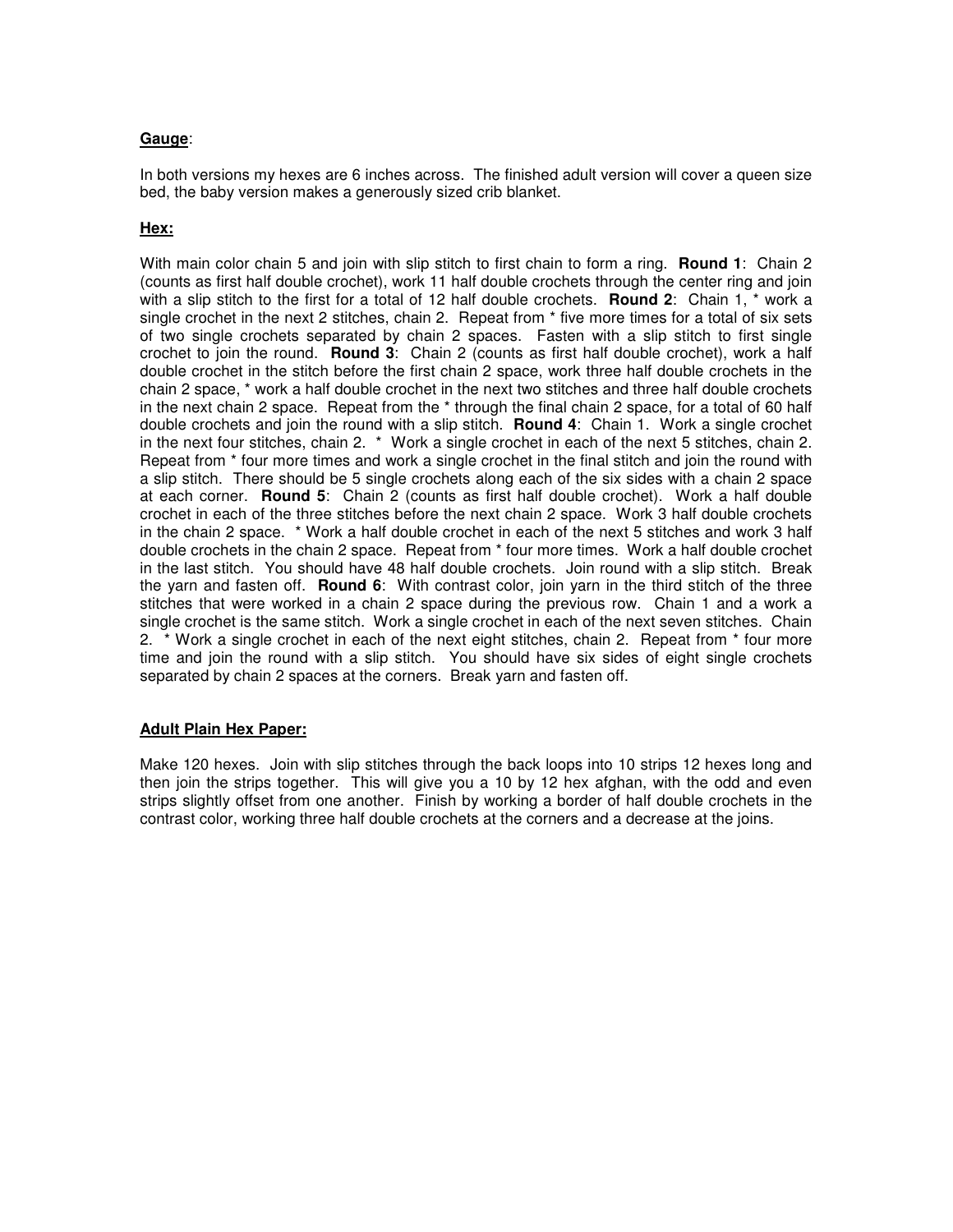

## **Baby Version**:

Make 39 hexes using main color 1 (blue) and 17 using main color 2 (green). Join together as shown in the picture using slip stitches through the back loops. Finish by working a border of half double crochets in the contrast color, working three half double crochets at the corners and a decrease at the joins.